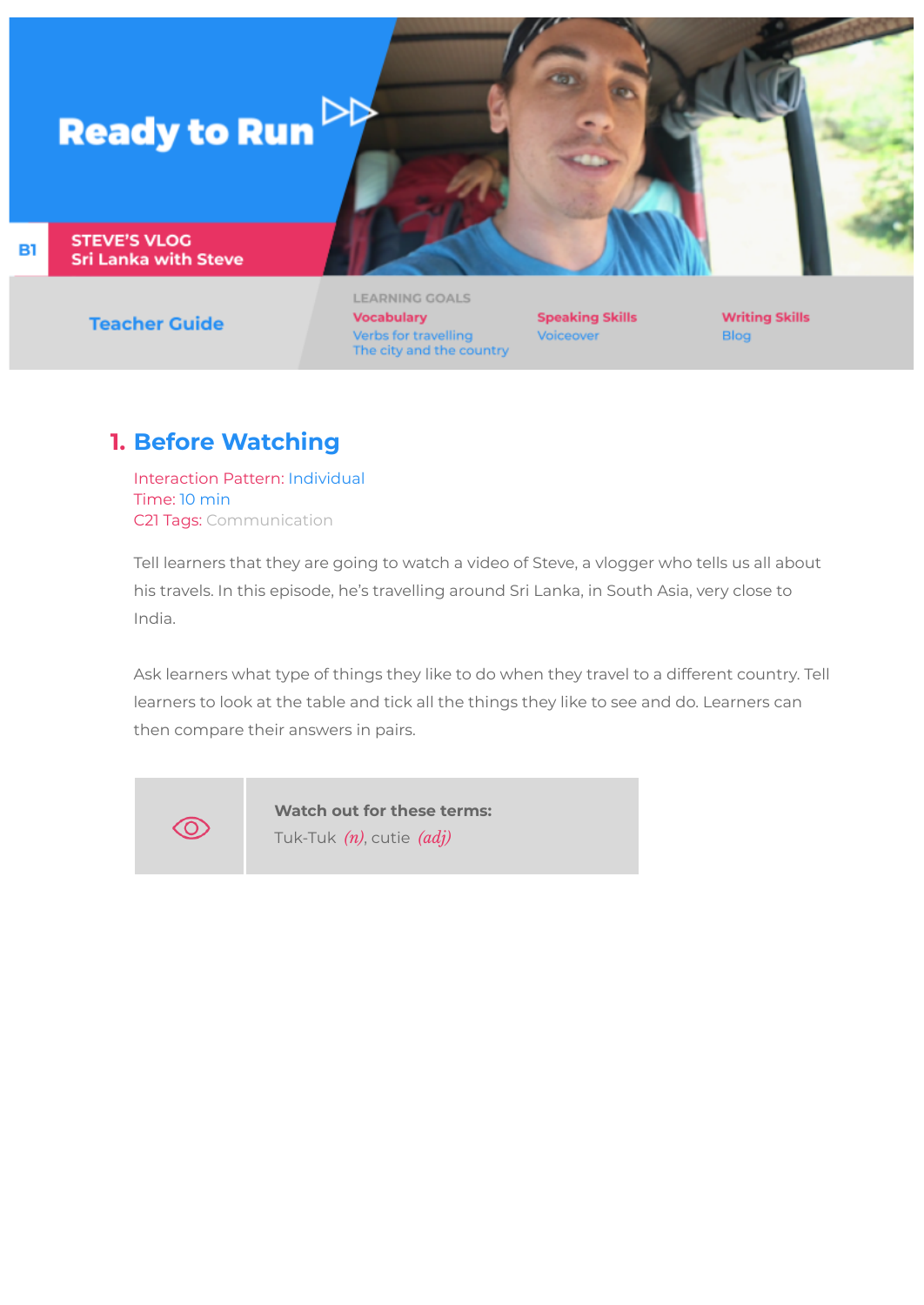## **2.While Watching**

**Activity a)**

Interaction Pattern: Pairs Time: 15 min

Tell learners to watch the video and find out what Steve does during his travels. Then draw their attention to the questions in their Student Pack and look at the example together. Ask learners if they think Steve should have done some other activities or spent more or less time doing certain things. Have them discuss their ideas in pairs and then write sentences.

# Answer key:

Students' own answers

## **Activity b)**

## Interaction Pattern: Individual Time: 10 min

Tell learners they are going to watch the video again for detail. Before they watch, give them time to read the questions and answer options. Then play the video for them to answer the questions.

#### Answer key:

- 1. c
- 2. a
- 3. a
- 4. b
- 5. c
- 6. b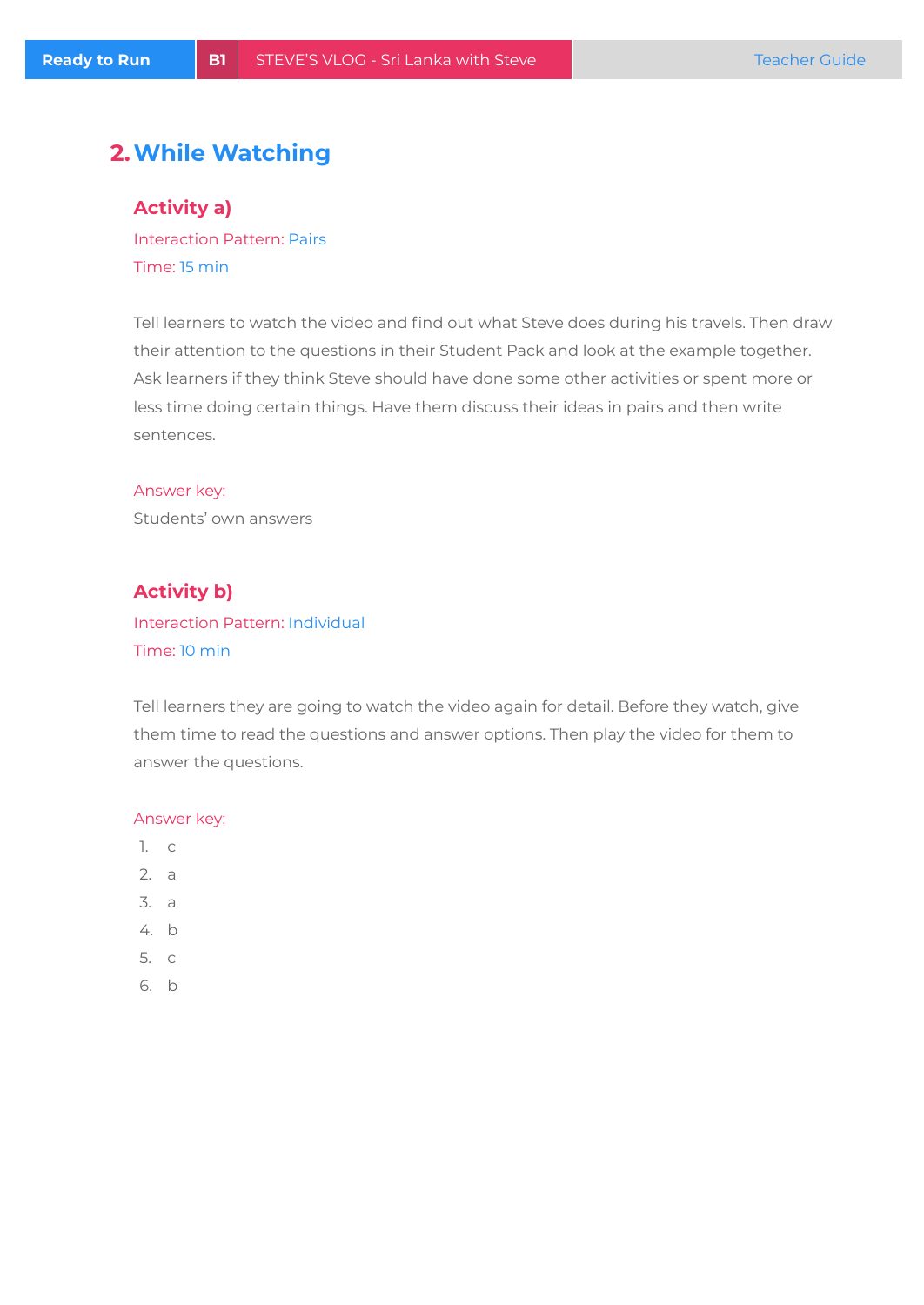## **3.After Watching**

#### **NATURAL SPEECH**

Interaction Pattern: Whole class/individual Time: 10 min

#### **Informal language**

Tell learners to listen and pay attention to the word Steve uses to address the audience. Play the section of the video from 02:25 to 03:05. Elicit the answers (guys) and ask learners if they have heard or used this word before.

Have learners complete the sentences. Ask them if they can think of any alternatives to "guys". Point out that we can say *you guys* when talking to more than one person. Explain that this is a very informal feature and should only be used with friends or in other informal situations.

#### **SPEAKING**

Interaction Pattern: Pairs Time: 20 min C21 Tags: Communication, Collaboration

Tell learners that they are going to describe what is happening in the video by narrating it. Put learners in pairs and have them choose to be Learner A and Learner B. They won't be narrating the live sections where Steve is looking back at his trip.

Play the first clip is from 00:08 to 01:56 and have Learner A make notes in the table. Then play the second clip from 01:57 to 03:33 and have Learner B complete the table. Give learners plenty of time to complete their notes and think about what they're going to say.

Then, play the clips again and have learners narrate their section to their partner, using their notes to help them.

As an extension, learners could record voiceovers for the video.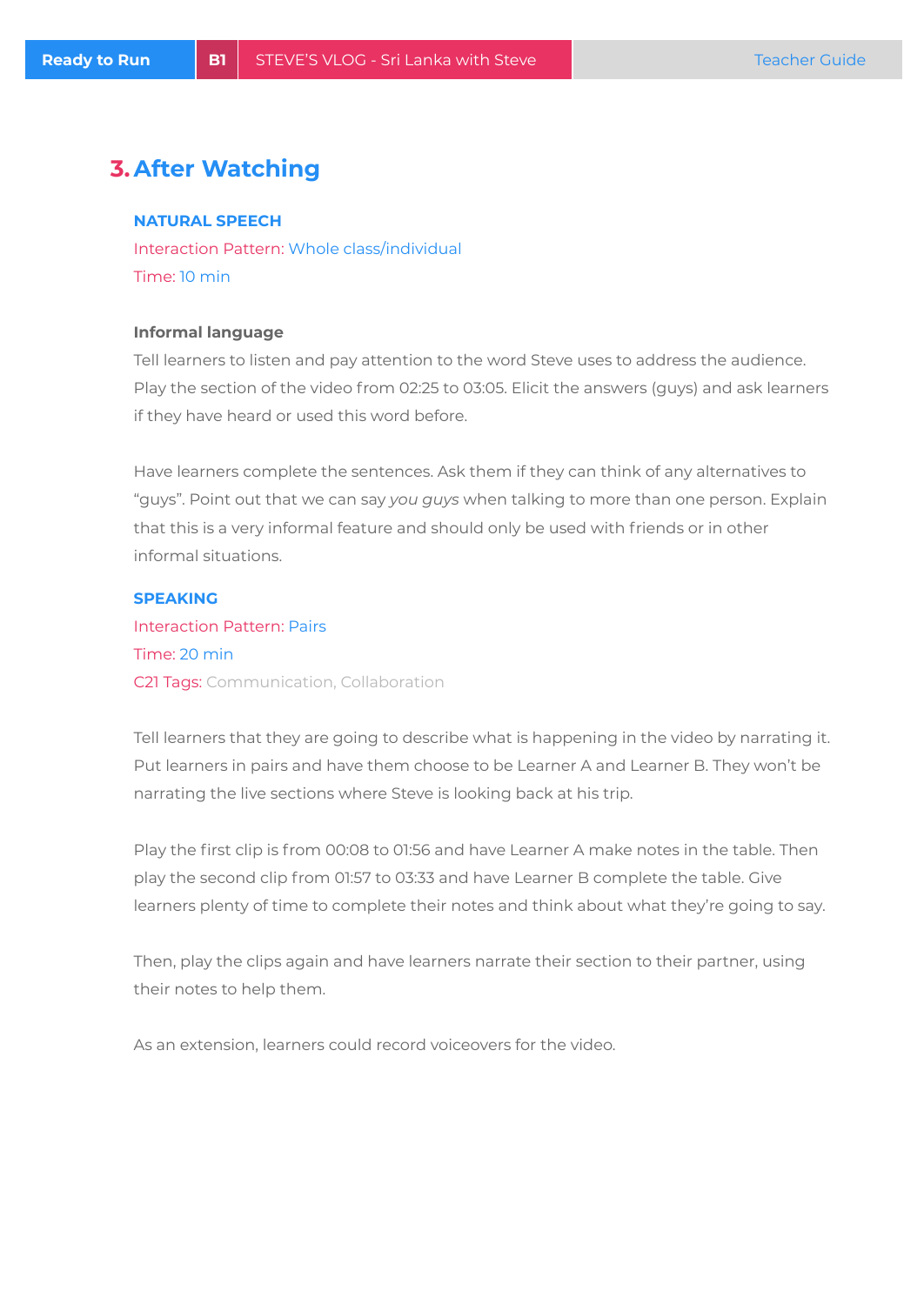#### **WRITING**

## Interaction Pattern: Pairs Time: 40 min C21 Tags: Critical thinking, Creativity, Collaboration, Communication

Tell learners to imagine they are Steve and that they are writing a blog about their travels around Sri Lanka. Elicit ideas about the format of a travel blog, e.g. it has regular posts, it is usually written in the first person, it usually contains information about what the vlogger has done and their feelings about it. It may also contain recommendations for places to visit or experiences, places to stay or where to eat

In pairs, learners plan a blog post. They could complete the table for the half of the video they narrated in the Speaking activity, or they could swap and write about the other half.

Learners write their sections individually then put them together. They should then write the opening and ending to the blog post together.